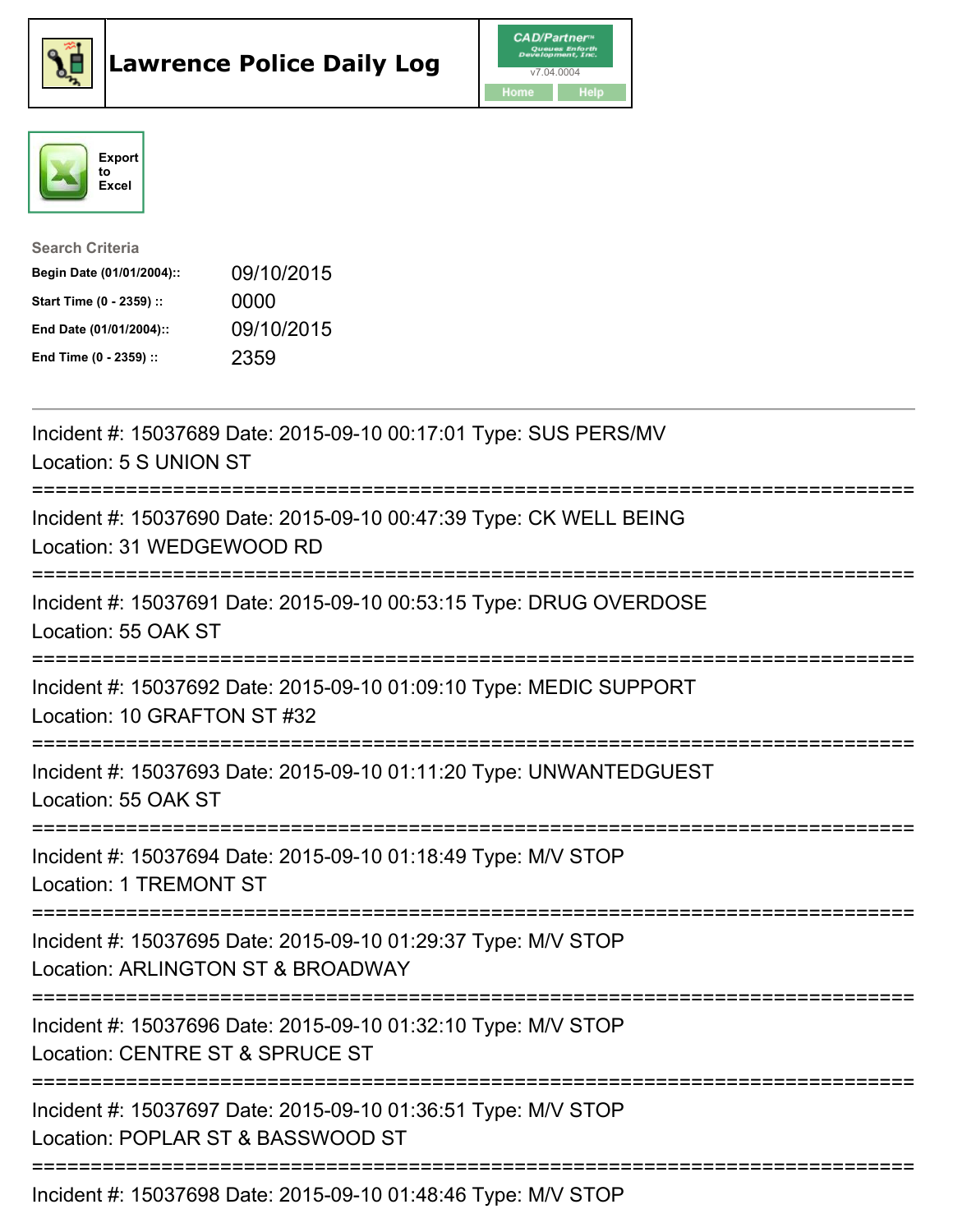| Location: CORBETT RD & MT VERNON ST<br>=========================<br>-------------------------------    |
|--------------------------------------------------------------------------------------------------------|
| Incident #: 15037699 Date: 2015-09-10 01:50:56 Type: M/V STOP<br>Location: BROADWAY & TREMONT ST       |
| Incident #: 15037700 Date: 2015-09-10 01:52:37 Type: M/V STOP<br>Location: LAWRENCE ST & PARK ST       |
| Incident #: 15037701 Date: 2015-09-10 01:58:06 Type: M/V STOP<br>Location: BRUCE ST & PARK ST          |
| Incident #: 15037702 Date: 2015-09-10 01:58:45 Type: M/V STOP<br>Location: S BROADWAY & SALEM ST       |
| Incident #: 15037703 Date: 2015-09-10 02:02:56 Type: M/V STOP<br>Location: FALLS BRIDGE / null         |
| Incident #: 15037704 Date: 2015-09-10 02:11:45 Type: NOISE ORD<br>Location: 29 SAXONIA AV              |
| Incident #: 15037705 Date: 2015-09-10 02:26:30 Type: CK WELL BEING<br>Location: 3 WEDGEWOOD RD         |
| Incident #: 15037706 Date: 2015-09-10 03:05:00 Type: M/V STOP<br>Location: LAWRENCE ST & MAPLE ST      |
| Incident #: 15037707 Date: 2015-09-10 03:07:51 Type: SUS PERS/MV<br>Location: HOLLY ST & MARION AV     |
| Incident #: 15037708 Date: 2015-09-10 03:12:36 Type: ALARMS<br>Location: 809 SPORTS BAR / 170 BROADWAY |
| Incident #: 15037709 Date: 2015-09-10 03:20:44 Type: TOW/REPOSSED<br>Location: 28 PLEASANT ST          |
| Incident #: 15037710 Date: 2015-09-10 03:44:44 Type: M/V STOP<br>Location: AVON ST & BELMONT ST        |
| Incident #: 15037711 Date: 2015-09-10 04:03:32 Type: ALARMS<br>Location: LEONARD SCHOOL / 60 ALLEN ST  |
| Incident #: 15037712 Date: 2015-09-10 04:32:59 Type: MEDIC SUPPORT                                     |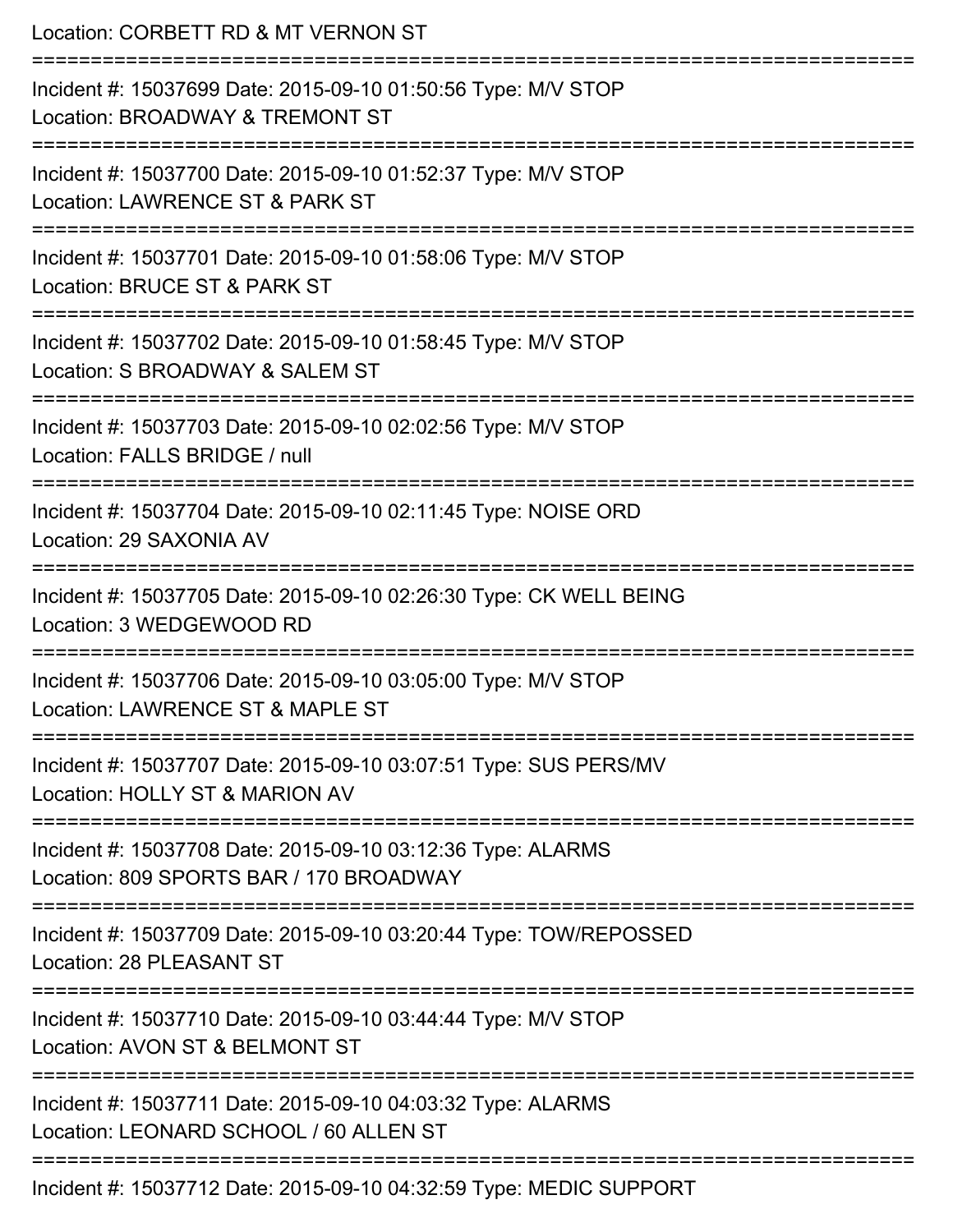| Incident #: 15037713 Date: 2015-09-10 05:47:16 Type: TOW OF M/V<br><b>Location: 1 TREMONT ST</b>              |
|---------------------------------------------------------------------------------------------------------------|
| Incident #: 15037714 Date: 2015-09-10 05:59:09 Type: SUS PERS/MV<br>Location: 163 BAILEY ST                   |
| Incident #: 15037715 Date: 2015-09-10 06:02:49 Type: TOW/REPOSSED<br>Location: 14 BEACON ST                   |
| Incident #: 15037716 Date: 2015-09-10 06:05:50 Type: TOW/REPOSSED<br>Location: 15 WINTHROP AV                 |
| Incident #: 15037717 Date: 2015-09-10 06:24:29 Type: ALARMS<br>Location: LEONARD SCHOOL / 60 ALLEN ST         |
| Incident #: 15037718 Date: 2015-09-10 06:30:28 Type: NEIGHBOR PROB<br>Location: 2-4 PLISCH WY                 |
| Incident #: 15037719 Date: 2015-09-10 06:50:13 Type: TOW OF M/V<br>Location: 39 THOREAU WAY                   |
| Incident #: 15037720 Date: 2015-09-10 07:06:49 Type: PARK & WALK<br>Location: BROADWAY                        |
| Incident #: 15037721 Date: 2015-09-10 07:08:38 Type: ALARMS<br>Location: MINAYA MEAT MARKET / 100 FRANKLIN ST |
| Incident #: 15037722 Date: 2015-09-10 07:11:29 Type: M/V STOP<br>Location: LORING ST & SALEM ST               |
| Incident #: 15037723 Date: 2015-09-10 07:13:17 Type: INVEST CONT<br>Location: 55 OSGOOD ST                    |
| Incident #: 15037724 Date: 2015-09-10 07:14:35 Type: M/V STOP<br>Location: CANAL ST & UNION ST                |
| Incident #: 15037725 Date: 2015-09-10 07:22:02 Type: TOW OF M/V<br>Location: 74 SALEM ST                      |
| Incident #: 15037726 Date: 2015-09-10 07:28:31 Type: M/V STOP                                                 |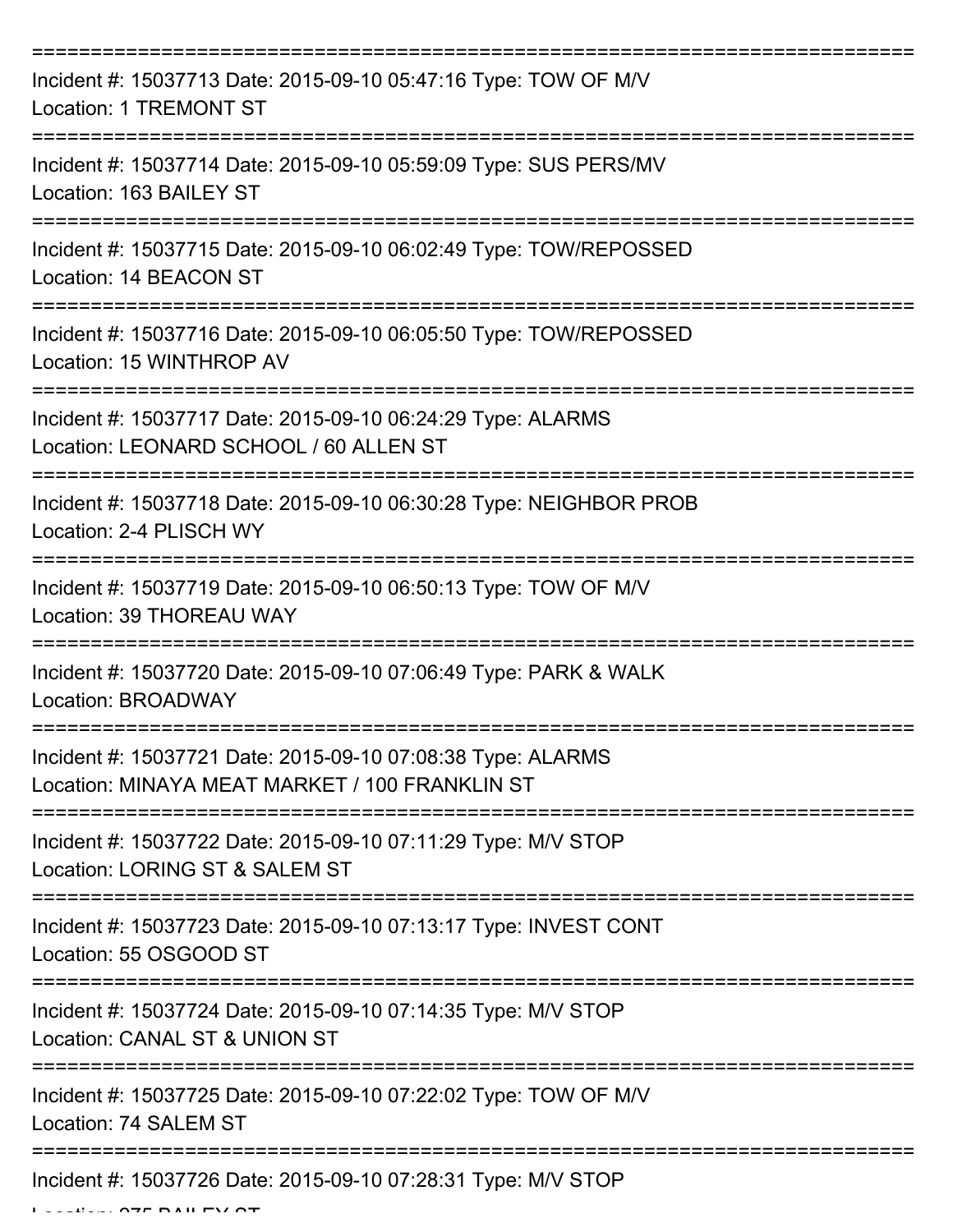| Incident #: 15037727 Date: 2015-09-10 07:30:10 Type: M/V STOP<br>Location: 274 BAILEY ST                                  |
|---------------------------------------------------------------------------------------------------------------------------|
| Incident #: 15037728 Date: 2015-09-10 07:37:40 Type: M/V STOP<br><b>Location: SHAWSHEEN RD</b>                            |
| Incident #: 15037729 Date: 2015-09-10 07:39:21 Type: TOW OF M/V<br>Location: 44 SALEM ST                                  |
| Incident #: 15037730 Date: 2015-09-10 07:50:26 Type: M/V STOP<br>Location: ANDOVER ST & S BROADWAY                        |
| Incident #: 15037731 Date: 2015-09-10 07:51:44 Type: M/V STOP<br>Location: LAWRENCE ST & PARK ST                          |
| Incident #: 15037732 Date: 2015-09-10 07:52:59 Type: TOW OF M/V<br>Location: CONGREGATION ANSHA SHOLUM / 411 HAMPSHIRE ST |
| Incident #: 15037733 Date: 2015-09-10 07:55:22 Type: AUTO ACC/UNK PI<br><b>Location: MARSTON ST</b>                       |
| Incident #: 15037734 Date: 2015-09-10 08:19:00 Type: M/V STOP<br>Location: CARVER ST & SALEM ST                           |
| Incident #: 15037735 Date: 2015-09-10 08:20:18 Type: INVEST CONT<br>Location: 19 SHERIDAN ST                              |
| Incident #: 15037736 Date: 2015-09-10 08:32:11 Type: M/V STOP<br>Location: S BROADWAY & SHATTUCK ST                       |
| Incident #: 15037737 Date: 2015-09-10 08:32:59 Type: TOW OF M/V<br>Location: 44 EUTAW ST                                  |
| Incident #: 15037738 Date: 2015-09-10 08:36:52 Type: M/V STOP<br>Location: BRADFORD ST & BROADWAY                         |
| Incident #: 15037739 Date: 2015-09-10 08:38:49 Type: MV/BLOCKING<br>Location: JACKSON LUMBER OFFICE/MILL / 245 MARKET ST  |
| Incident #: 15037740 Date: 2015-09-10 08:41:26 Type: TOW OF M/V                                                           |

Location: 50 ELITAIN ST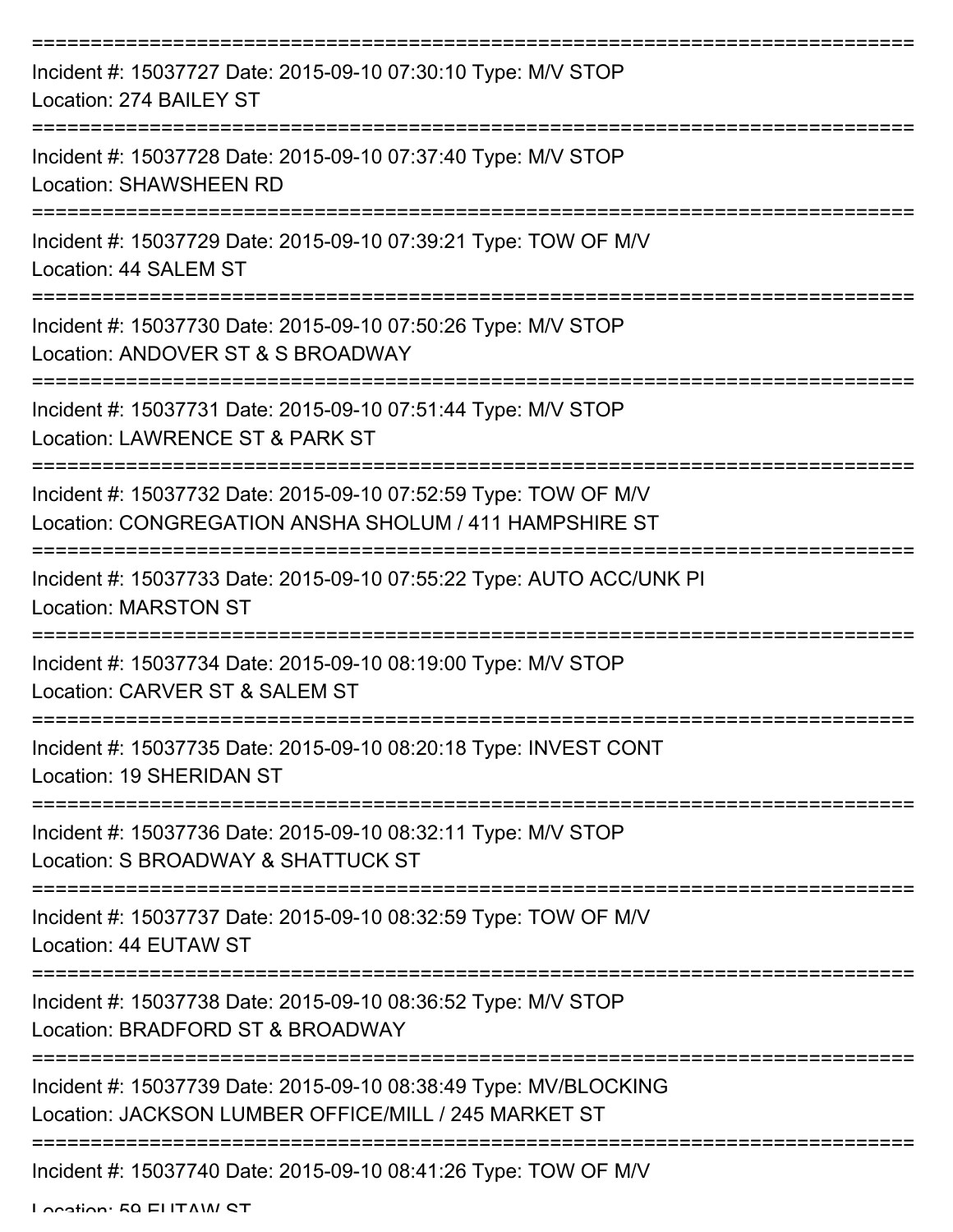| Incident #: 15037741 Date: 2015-09-10 08:53:41 Type: M/V STOP<br>Location: LAWRENCE ST & METHUEN ST                 |
|---------------------------------------------------------------------------------------------------------------------|
| Incident #: 15037742 Date: 2015-09-10 09:12:12 Type: M/V STOP<br>Location: 354 BROADWAY                             |
| Incident #: 15037743 Date: 2015-09-10 09:15:41 Type: ALARM/BURG<br>Location: JJ COMPUTER REPAIR / 311 BROADWAY      |
| Incident #: 15037744 Date: 2015-09-10 09:18:09 Type: ALARM/HOLD<br>Location: 18 BYRON AV                            |
| Incident #: 15037745 Date: 2015-09-10 09:33:31 Type: DOMESTIC/PAST<br>Location: 2 APPLETON ST                       |
| Incident #: 15037746 Date: 2015-09-10 09:38:20 Type: M/V STOP<br>Location: 2XH437 / 222 ESSEX ST                    |
| Incident #: 15037748 Date: 2015-09-10 09:52:57 Type: MEDIC SUPPORT<br>Location: DELMONT RESD / 35 COMMON ST #APTG30 |
| Incident #: 15037747 Date: 2015-09-10 09:53:35 Type: M/V STOP<br>Location: 45 FRANKLIN ST                           |
| Incident #: 15037749 Date: 2015-09-10 10:11:33 Type: SPECIAL CHECK<br>Location: BRADFORD ST & FRANKLIN ST           |
| Incident #: 15037751 Date: 2015-09-10 10:18:54 Type: WARRANT SERVE<br>Location: 22 IRENE ST #1                      |
| Incident #: 15037750 Date: 2015-09-10 10:20:51 Type: ANIMAL COMPL<br>Location: 113 GARDEN ST FL 1                   |
| Incident #: 15037752 Date: 2015-09-10 10:25:34 Type: M/V STOP<br>Location: HAVERHILL ST & WEST ST                   |
| Incident #: 15037753 Date: 2015-09-10 10:27:04 Type: M/V STOP<br>Location: FRANKLIN ST & LOWELL ST                  |
| Incident #: 15037754 Date: 2015-09-10 10:29:43 Type: MEDIC SUPPORT<br>Location: 64 HAMPSHIRE ST #APT1B              |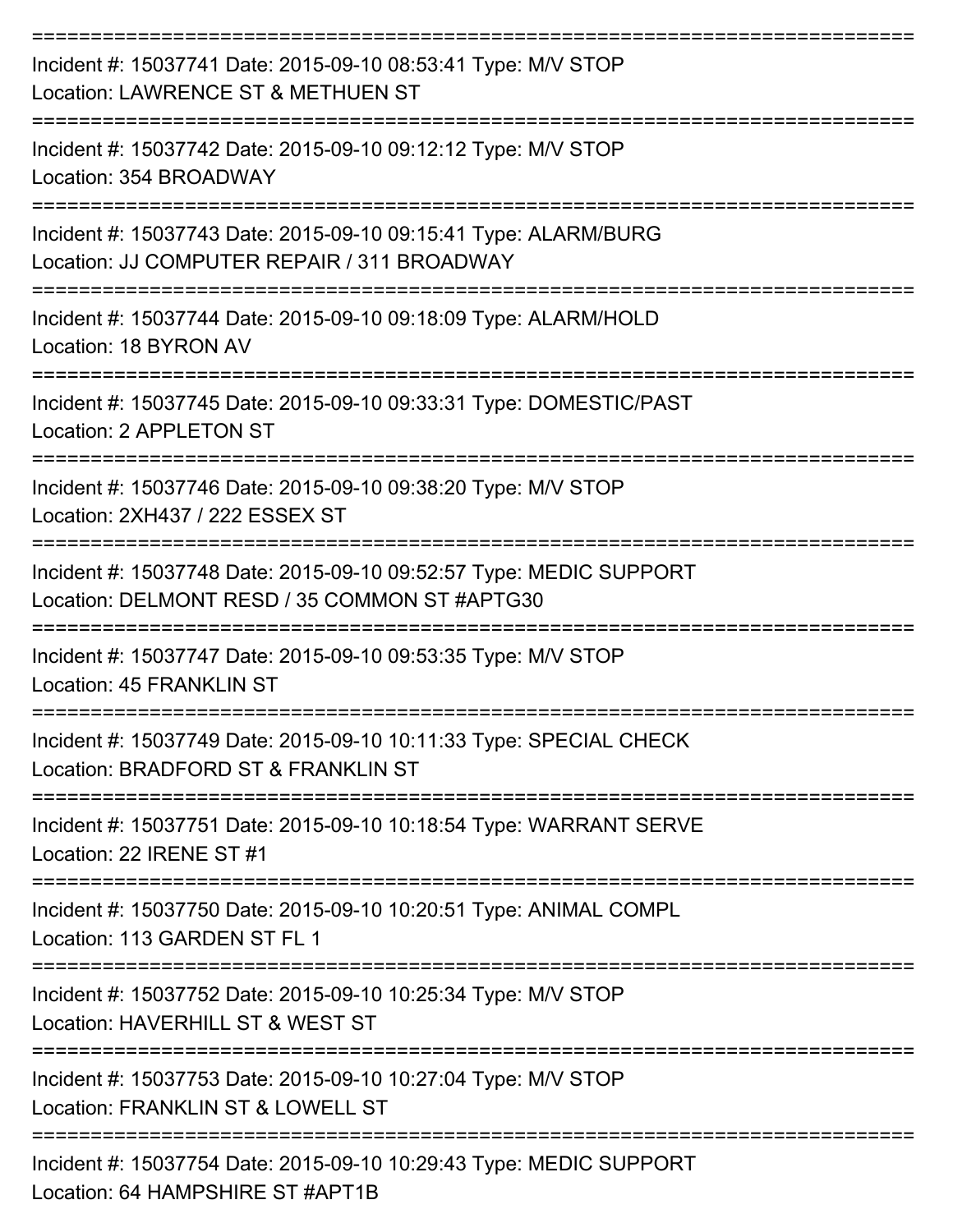| Incident #: 15037755 Date: 2015-09-10 10:39:14 Type: UNWANTEDGUEST<br>Location: 55 OAK ST                                      |
|--------------------------------------------------------------------------------------------------------------------------------|
| Incident #: 15037756 Date: 2015-09-10 10:40:08 Type: SUICIDE ATTEMPT<br>Location: 75 BROOKFIELD ST                             |
| Incident #: 15037757 Date: 2015-09-10 10:45:43 Type: 209A/SERVE<br>Location: 186 E HAVERHILL ST<br>=========================== |
| Incident #: 15037758 Date: 2015-09-10 10:48:44 Type: M/V STOP<br>Location: BROADWAY & VALLEY ST<br>=========================   |
| Incident #: 15037759 Date: 2015-09-10 10:52:53 Type: M/V STOP<br>Location: BROADWAY & VALLEY ST                                |
| Incident #: 15037760 Date: 2015-09-10 11:07:25 Type: DRUG VIO<br>Location: 169 WILLOW ST                                       |
| Incident #: 15037761 Date: 2015-09-10 11:07:58 Type: UNWANTEDGUEST<br><b>Location: 4 SHERIDAN ST</b>                           |
| Incident #: 15037762 Date: 2015-09-10 11:12:34 Type: M/V STOP<br>Location: HAVERHILL ST & RAILROAD ST                          |
| Incident #: 15037763 Date: 2015-09-10 11:17:55 Type: B&E/PAST<br>Location: 32 JUNIPER ST                                       |
| Incident #: 15037767 Date: 2015-09-10 11:33:03 Type: ASSSIT OTHER PD<br>Location: 233 HAVERHILL ST #307 FL 3                   |
| Incident #: 15037764 Date: 2015-09-10 11:33:23 Type: M/V STOP<br><b>Location: 211 MERRIMACK ST</b>                             |
| Incident #: 15037765 Date: 2015-09-10 11:33:53 Type: M/V STOP<br><b>Location: 50 MERRIMACK ST</b>                              |
| Incident #: 15037766 Date: 2015-09-10 11:34:32 Type: AUTO ACC/NO PI<br>Location: COMMONWEALTH DR & MARSTON ST                  |
| Incident #: 15037768 Date: 2015-09-10 11:41:48 Type: M/V STOP<br><b>Location: 211 MERRIMACK ST</b>                             |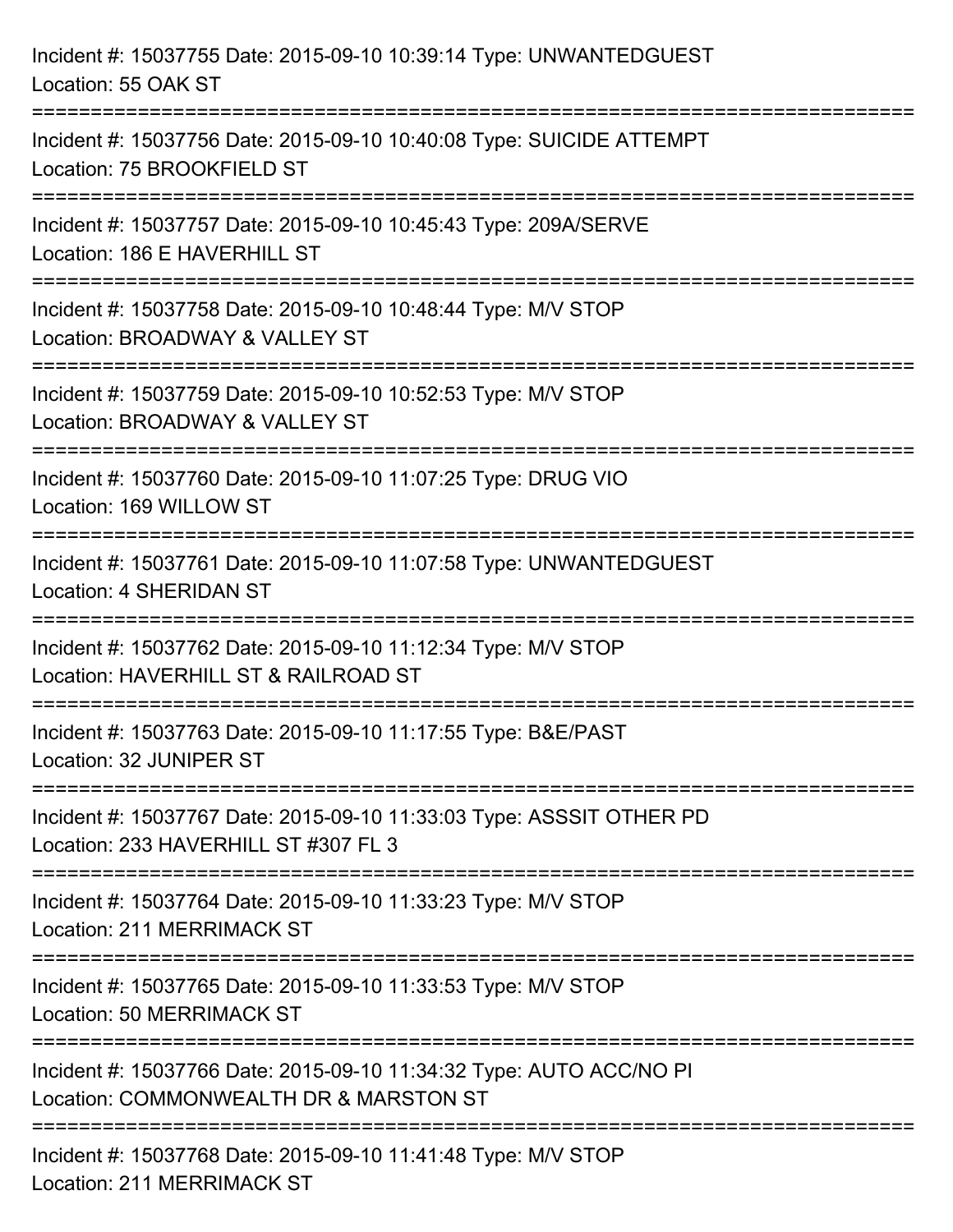| Incident #: 15037769 Date: 2015-09-10 11:51:58 Type: WIRE DOWN<br>Location: 63 BERKELEY ST                                                                |
|-----------------------------------------------------------------------------------------------------------------------------------------------------------|
| Incident #: 15037770 Date: 2015-09-10 11:53:57 Type: MEDIC SUPPORT<br>Location: 169 HAVERHILL ST #8                                                       |
| Incident #: 15037771 Date: 2015-09-10 12:00:17 Type: INVEST CONT<br>Location: 1 GENERAL ST                                                                |
| Incident #: 15037773 Date: 2015-09-10 12:04:43 Type: WARRANT SERVE<br>Location: 252 FARNHAM ST FL 1                                                       |
| Incident #: 15037772 Date: 2015-09-10 12:12:11 Type: DOMESTIC/PROG<br>Location: 17 ROCKWOOD LN<br>==================================<br>================= |
| Incident #: 15037774 Date: 2015-09-10 12:27:24 Type: M/V STOP<br><b>Location: 311 MERRIMACK ST</b>                                                        |
| Incident #: 15037775 Date: 2015-09-10 12:35:26 Type: MAL DAMAGE<br>Location: 329 S BROADWAY FL 2                                                          |
| Incident #: 15037776 Date: 2015-09-10 12:40:52 Type: SUS PERS/MV<br>Location: 342 BROADWAY                                                                |
| Incident #: 15037777 Date: 2015-09-10 12:45:49 Type: M/V STOP<br>Location: POPLAR & BASSWOOD                                                              |
| Incident #: 15037778 Date: 2015-09-10 12:47:14 Type: AUTO ACC/NO PI<br>Location: RT 114 & GAS & GO                                                        |
| Incident #: 15037779 Date: 2015-09-10 12:50:14 Type: AUTO ACC/NO PI<br>Location: BROADWAY & WATER ST                                                      |
| Incident #: 15037780 Date: 2015-09-10 12:55:02 Type: AUTO ACC/NO PI<br>Location: MAY ST & RESERVOIR ST                                                    |
| Incident #: 15037781 Date: 2015-09-10 13:00:27 Type: M/V STOP<br>Location: 6 LEA ST                                                                       |
| Incident #: 15037782 Date: 2015-09-10 13:02:03 Type: INVEST CONT<br>Location: 74 MELVIN ST                                                                |

===========================================================================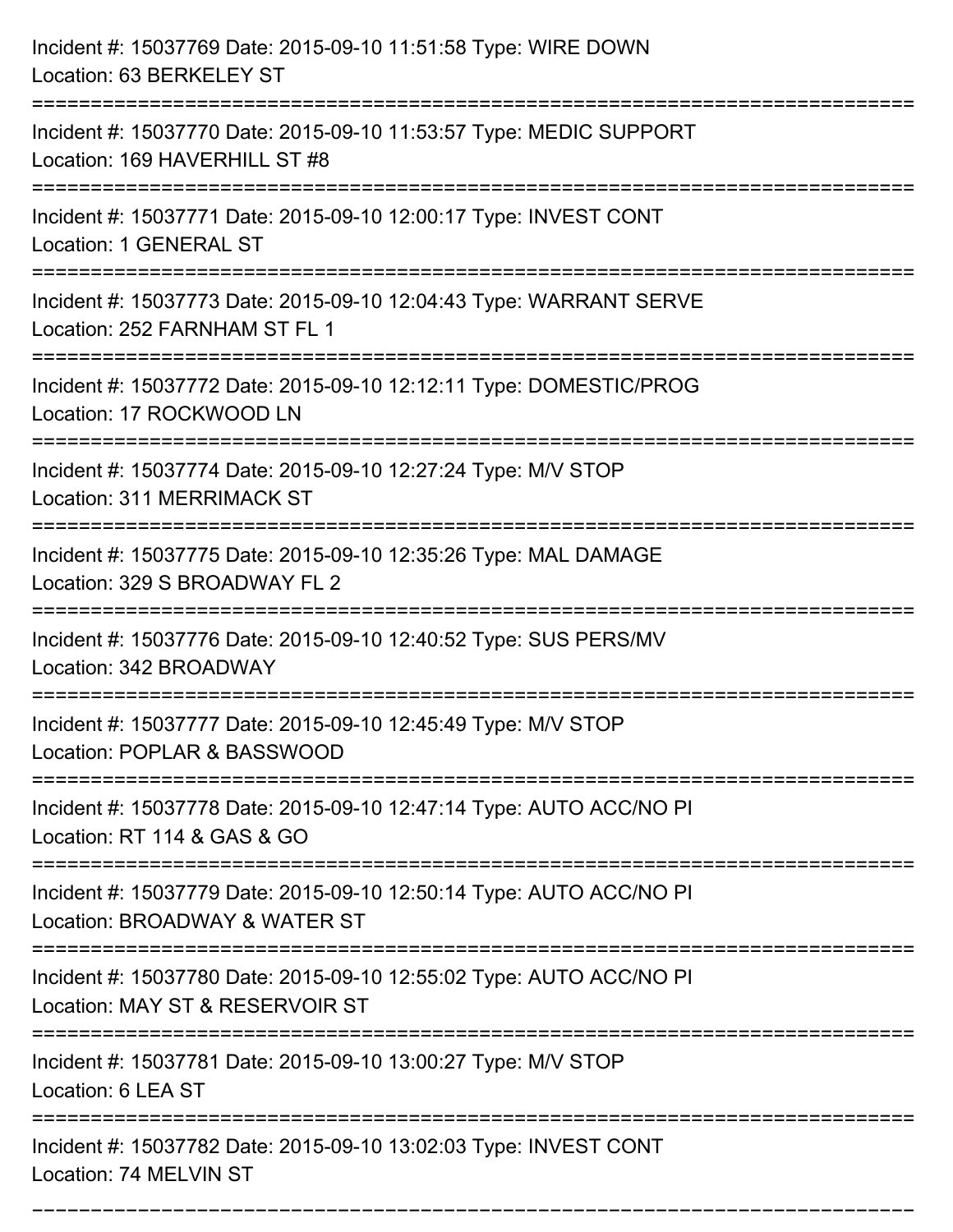| Incident #: 15037783 Date: 2015-09-10 13:19:33 Type: M/V STOP<br>Location: BRADFORD ST & BROADWAY<br>==============================  |
|--------------------------------------------------------------------------------------------------------------------------------------|
| Incident #: 15037784 Date: 2015-09-10 13:34:07 Type: NOTIFICATION<br>Location: 18 ROCKWOOD LN                                        |
| Incident #: 15037785 Date: 2015-09-10 13:37:17 Type: AUTO ACC/NO PI<br>Location: AMESBURY ST & ESSEX ST<br>====================      |
| Incident #: 15037786 Date: 2015-09-10 13:40:06 Type: MV/BLOCKING<br>Location: 511 HAMPSHIRE ST                                       |
| Incident #: 15037787 Date: 2015-09-10 13:55:02 Type: DRUG VIO<br>Location: 233 HAVERHILL ST                                          |
| Incident #: 15037788 Date: 2015-09-10 14:44:46 Type: DOMESTIC/PAST<br>Location: 80 BODWELL ST<br>:================================== |
| Incident #: 15037789 Date: 2015-09-10 14:49:56 Type: DRUG VIO<br>Location: BURGER KING / 187 BROADWAY                                |
| Incident #: 15037790 Date: 2015-09-10 15:00:51 Type: AUTO ACC/NO PI<br>Location: 439 S UNION ST                                      |
| Incident #: 15037791 Date: 2015-09-10 15:16:15 Type: LARCENY/PAST<br>Location: CVS PHARMACY / 205 S BROADWAY                         |
| Incident #: 15037792 Date: 2015-09-10 15:21:04 Type: UNATENEDCHILD<br>Location: 30 RHINE ST                                          |
| Incident #: 15037793 Date: 2015-09-10 15:34:24 Type: HIT & RUN M/V<br>Location: 280 MERRIMACK ST                                     |
| Incident #: 15037794 Date: 2015-09-10 15:51:35 Type: SUICIDE ATTEMPT<br>Location: 55 OAK ST                                          |
| Incident #: 15037795 Date: 2015-09-10 16:15:49 Type: DISTURBANCE<br>Location: 126 HANCOCK ST                                         |
| Incident #: 15037796 Date: 2015-09-10 16:17:53 Type: ALARM/BURG<br>Location: M-B DISTRIBUTOR, INCORPORATED / 1 GROCERY WY            |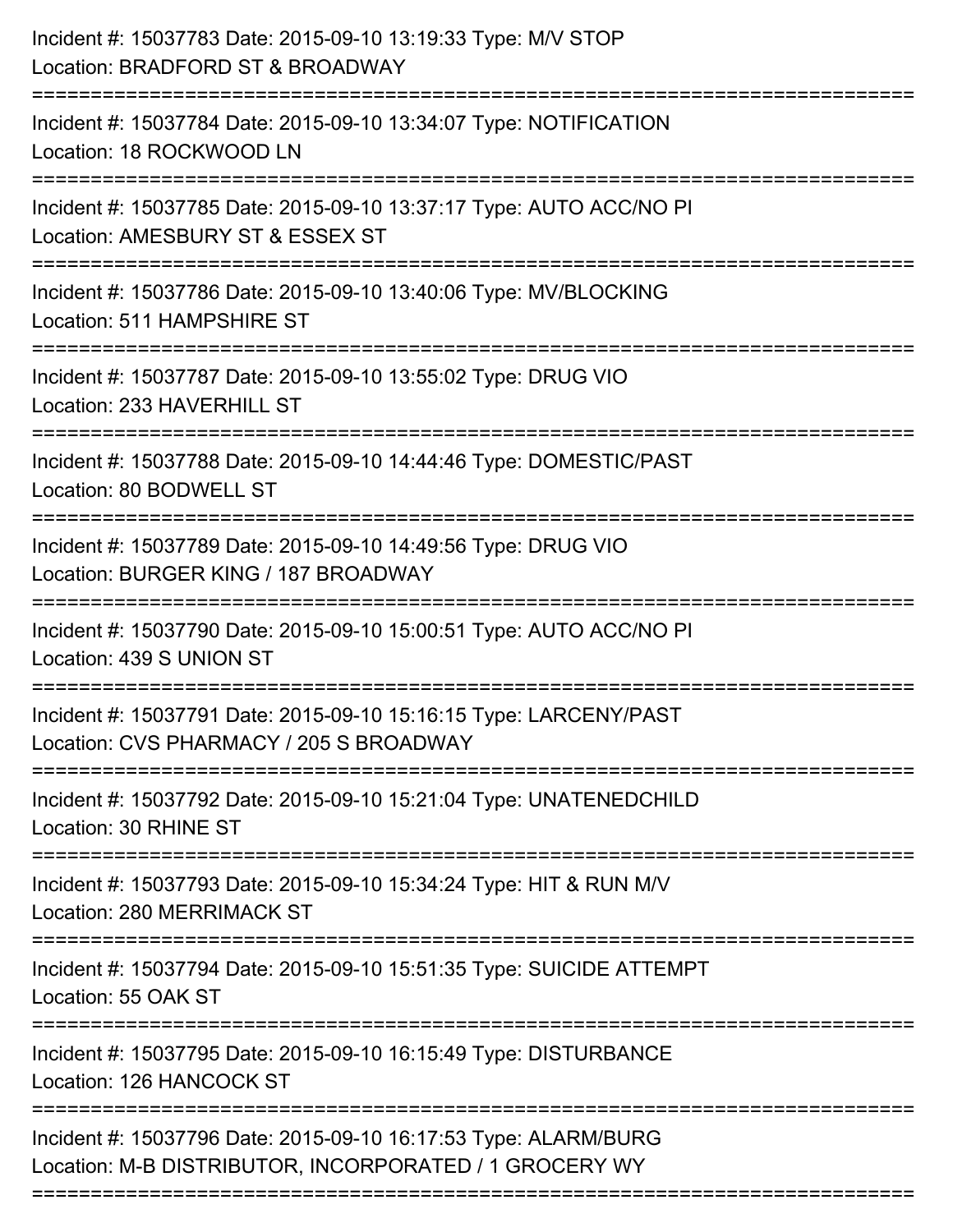| Location: BREEN, JOHN MEMORIAL FUNERAL / 122 AMESBURY ST                                                                                            |
|-----------------------------------------------------------------------------------------------------------------------------------------------------|
| Incident #: 15037798 Date: 2015-09-10 16:41:31 Type: TRESPASSING<br>Location: 129 SPRINGFIELD ST                                                    |
| Incident #: 15037799 Date: 2015-09-10 16:52:56 Type: DRUG VIO<br>Location: COLFAX AV & NESMITH ST                                                   |
| Incident #: 15037800 Date: 2015-09-10 17:09:56 Type: AUTO ACC/NO PI<br>Location: GARDEN ST & NEWBURY ST<br>:=============================           |
| Incident #: 15037801 Date: 2015-09-10 17:12:28 Type: AUTO ACC/UNK PI<br>Location: 129 WATER ST                                                      |
| Incident #: 15037802 Date: 2015-09-10 17:59:52 Type: M/V STOP<br>Location: CENTRAL BRIDGE / 0 MERRIMACK ST<br>===================================== |
| Incident #: 15037803 Date: 2015-09-10 18:04:13 Type: B&E/PAST<br>Location: 8 KINGSTON ST                                                            |
| Incident #: 15037804 Date: 2015-09-10 18:08:01 Type: CK WELL BEING<br>Location: 274 E HAVERHILL ST #16                                              |
| Incident #: 15037805 Date: 2015-09-10 18:08:50 Type: FRAUD<br>Location: 19 HAVERHILL ST<br>---------------------------                              |
| Incident #: 15037806 Date: 2015-09-10 18:15:03 Type: MUTUAL AID<br>Location: 479 BROADWAY                                                           |
| Incident #: 15037807 Date: 2015-09-10 18:18:24 Type: DRUG VIO<br>Location: 99 ACTON ST                                                              |
| Incident #: 15037808 Date: 2015-09-10 18:26:00 Type: MEDIC SUPPORT<br>Location: 18 BELLEVUE ST                                                      |
| Incident #: 15037809 Date: 2015-09-10 18:31:46 Type: HIT & RUN M/V<br>Location: MERRIMACK ST & S UNION ST                                           |
| Incident #: 15037810 Date: 2015-09-10 18:34:57 Type: SPECIAL CHECK<br>Location: 205 BROADWAY                                                        |
|                                                                                                                                                     |

Incident #: 15037811 Date: 2015 09 10 18:49:37 Type: SUS PERS/MV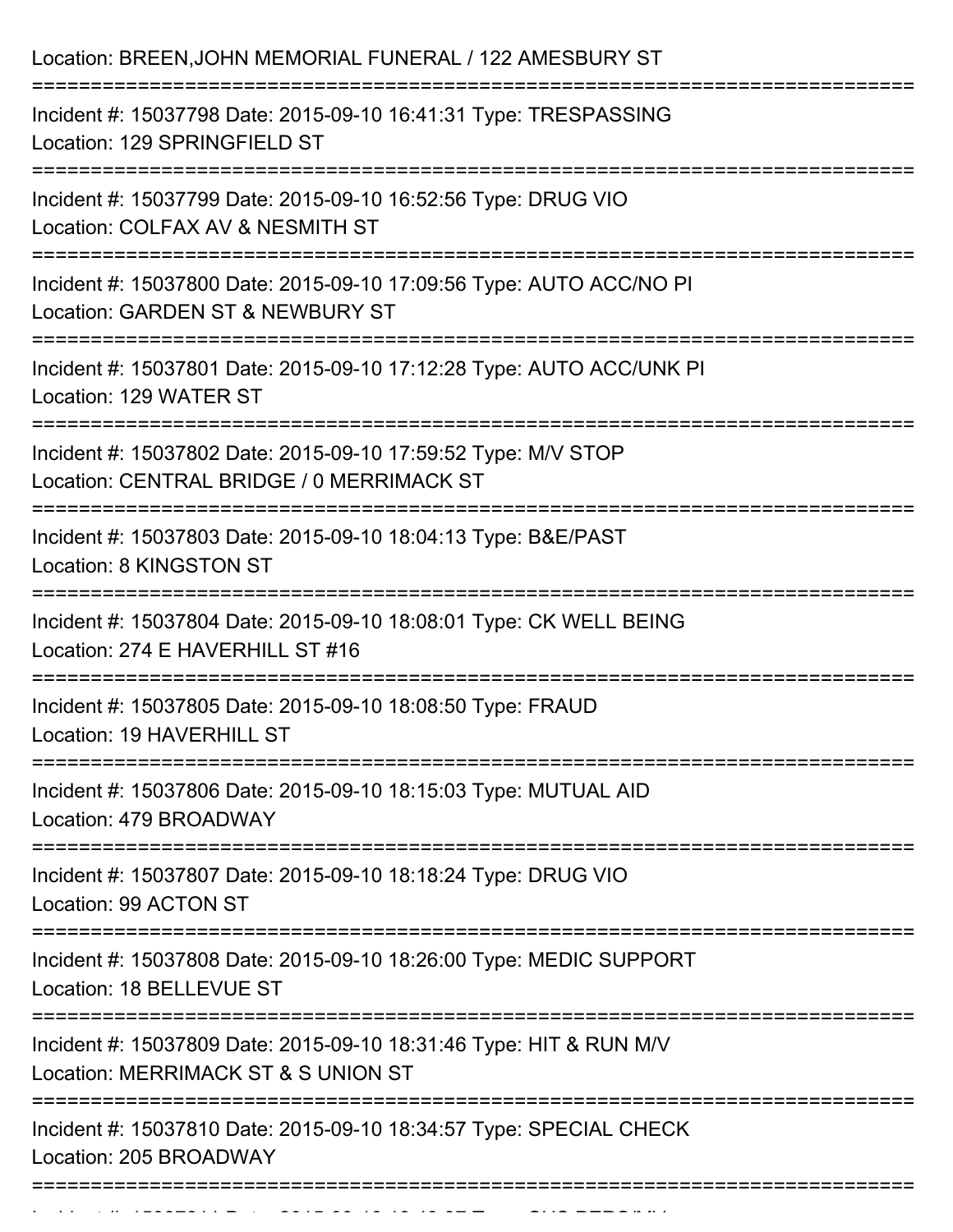| Incident #: 15037812 Date: 2015-09-10 18:59:03 Type: SPECIAL CHECK<br>Location: 205 BROADWAY                            |
|-------------------------------------------------------------------------------------------------------------------------|
| Incident #: 15037813 Date: 2015-09-10 19:04:47 Type: M/V STOP<br>Location: COMMON ST & NEWBURY ST                       |
| Incident #: 15037814 Date: 2015-09-10 19:18:53 Type: MV/BLOCKING<br>Location: 8 E HAVERHILL ST                          |
| Incident #: 15037815 Date: 2015-09-10 19:33:23 Type: AUTO ACC/UNK PI<br>Location: BROADWAY & WATER ST                   |
| Incident #: 15037816 Date: 2015-09-10 19:47:38 Type: THREATS<br>Location: 110 BENNINGTON ST FL 3                        |
| Incident #: 15037818 Date: 2015-09-10 19:50:35 Type: B&E/PAST<br>Location: 25 LOGAN ST                                  |
| Incident #: 15037817 Date: 2015-09-10 19:52:29 Type: AUTO ACC/PI<br>Location: 135 MAY ST                                |
| Incident #: 15037819 Date: 2015-09-10 20:11:53 Type: DOMESTIC/PROG<br>Location: 186 ARLINGTON ST #2R                    |
| Incident #: 15037820 Date: 2015-09-10 20:35:40 Type: MEDIC SUPPORT<br>Location: 61 WINTHROP AV                          |
| Incident #: 15037821 Date: 2015-09-10 20:38:57 Type: ANIMAL COMPL<br>Location: LAWRENCE GENERAL HOSPITAL / 1 GENERAL ST |
| Incident #: 15037822 Date: 2015-09-10 20:42:30 Type: M/V STOP<br><b>Location: AUBURN ST</b>                             |
| Incident #: 15037824 Date: 2015-09-10 20:44:27 Type: UNWANTEDGUEST<br>Location: 10 SCHOOL ST                            |
| Incident #: 15037823 Date: 2015-09-10 20:44:29 Type: DRUG OVERDOSE<br>Location: DUNKIN DONUTS / 104 MARSTON ST          |
|                                                                                                                         |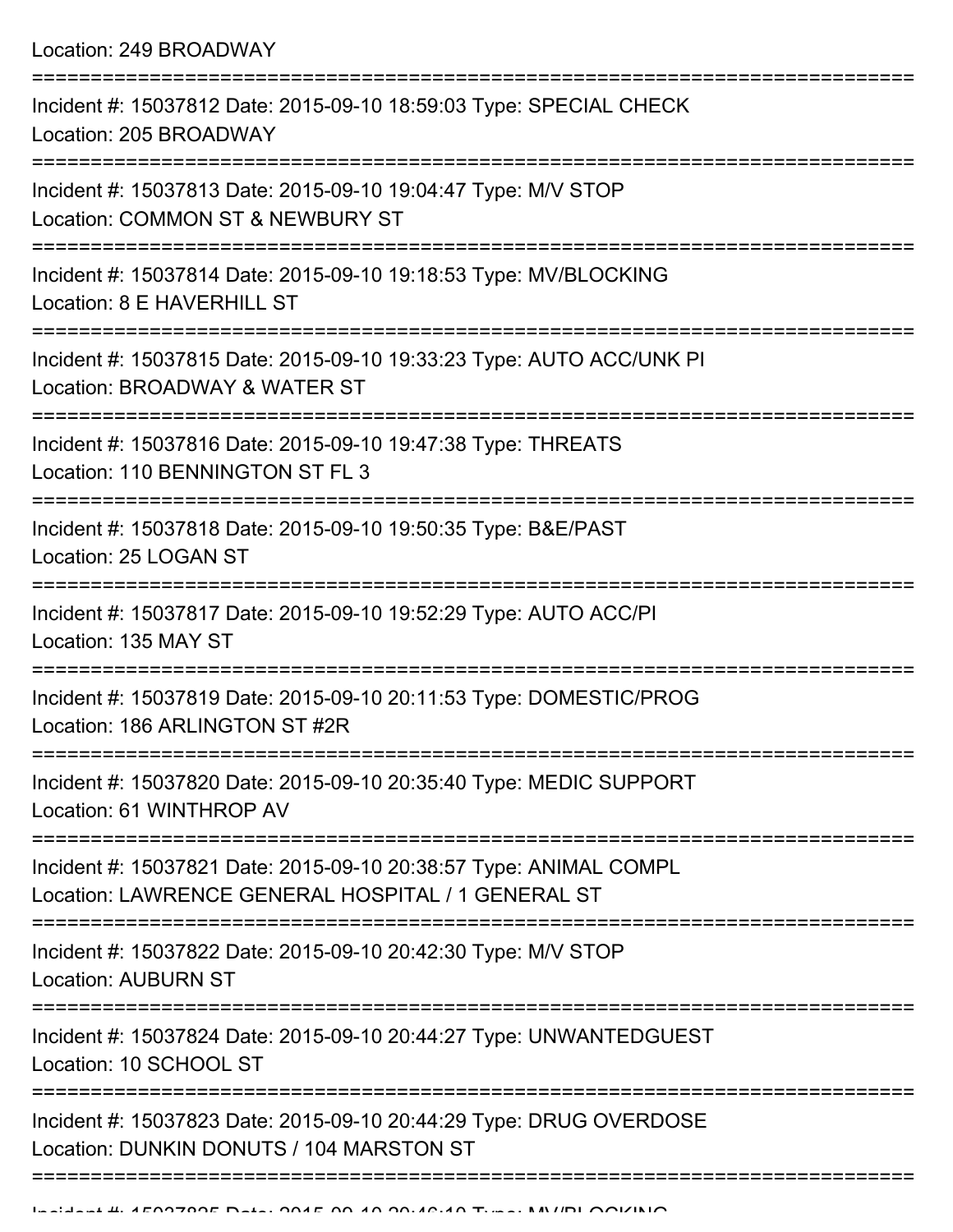| Incident #: 15037826 Date: 2015-09-10 20:50:40 Type: HIT & RUN M/V<br>Location: 44 HILLSIDE AV                                             |
|--------------------------------------------------------------------------------------------------------------------------------------------|
|                                                                                                                                            |
| Incident #: 15037827 Date: 2015-09-10 20:57:48 Type: DRUG OVERDOSE<br>Location: 187 NEWBURY ST FL 3RD                                      |
| Incident #: 15037828 Date: 2015-09-10 21:09:08 Type: ALARM/BURG<br>Location: 19 N BOYLSTON ST                                              |
| Incident #: 15037829 Date: 2015-09-10 21:55:04 Type: M/V STOP<br><b>Location: HIGH ST</b><br>=====================                         |
| Incident #: 15037830 Date: 2015-09-10 22:03:00 Type: B&E/PROG<br>Location: 54 NEWBURY ST #7 FL 2ND<br>:=================================== |
| Incident #: 15037831 Date: 2015-09-10 22:08:32 Type: A&B PAST<br>Location: TRAIN STATION / 211 MERRIMACK ST                                |
| Incident #: 15037832 Date: 2015-09-10 22:22:41 Type: M/V STOP<br>Location: FRANKLIN ST & LOWELL ST                                         |
| Incident #: 15037833 Date: 2015-09-10 22:51:36 Type: WIRE DOWN<br>Location: TEDESCHI / EXETER ST                                           |
| Incident #: 15037834 Date: 2015-09-10 23:00:50 Type: M/V STOP<br><b>Location: HIGH ST</b>                                                  |
| Incident #: 15037835 Date: 2015-09-10 23:02:06 Type: SUS PERS/MV<br>Location: 348 LOWELL ST                                                |
| Incident #: 15037836 Date: 2015-09-10 23:16:51 Type: M/V STOP<br>Location: BROADWAY & WATER ST                                             |
| Incident #: 15037837 Date: 2015-09-10 23:21:32 Type: MEDIC SUPPORT<br>Location: 42 SARGENT ST                                              |
| Incident #: 15037838 Date: 2015-09-10 23:27:51 Type: DISTURBANCE<br>Location: 61 BRADFORD ST                                               |

Incident #: 15037839 Date: 2015-09-10 23:44:37 Type: M/V STOP